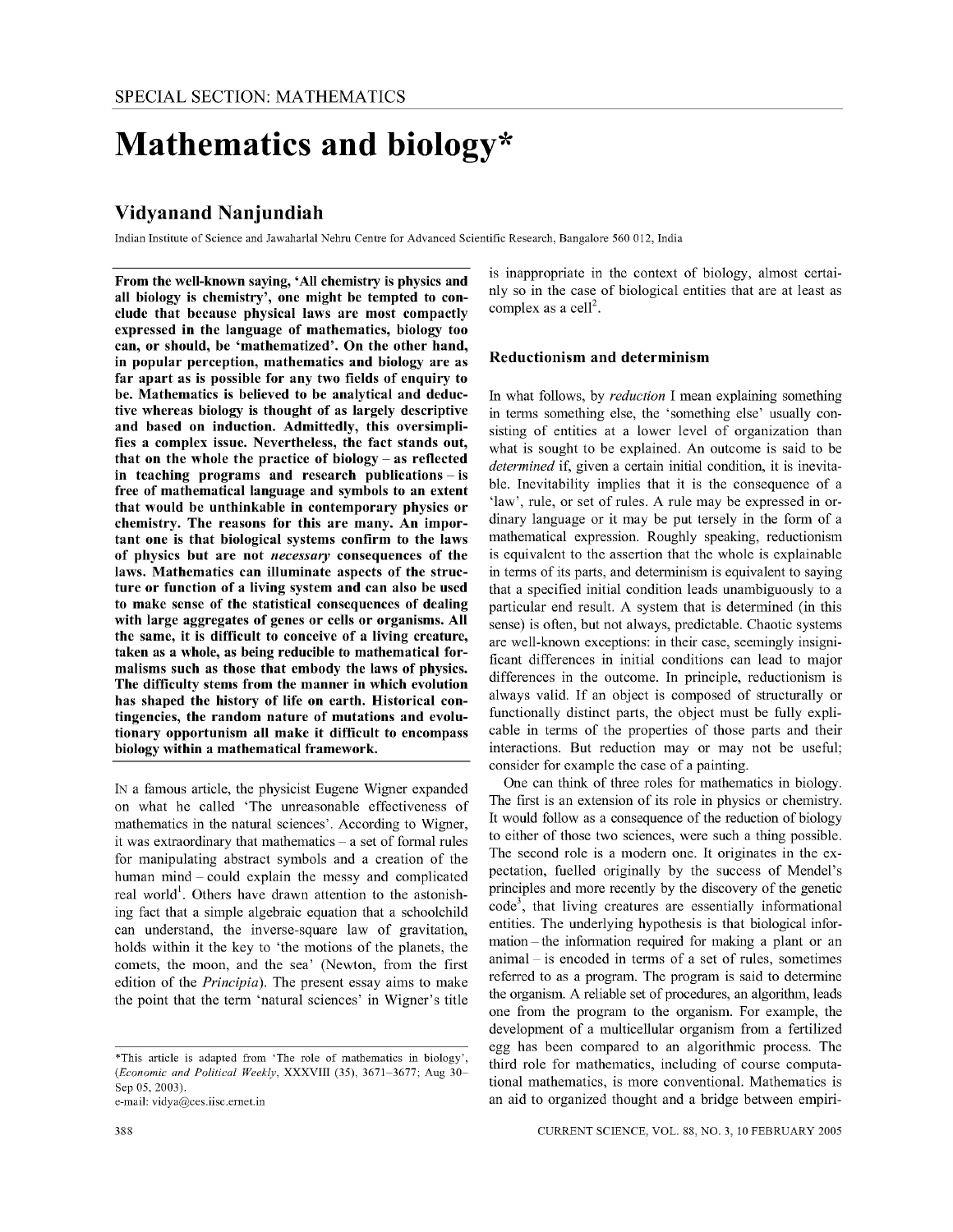cal knowledge and theoretical models. Similarly, the computer is an invaluable tool when it comes to handling large masses of data or carrying out many intricate logical operations at great speed. The first two roles are the more interesting ones, and their validity depends on whether it is useful to think of biology in deterministic or reductionist terms. An old-style biologist (say a biologist of the 19th century or earlier) would have questioned both, most likely on the grounds that organisms exhibit emergent properties that cannot be reduced to the properties of their constituent parts. However, the biology of the latter half of the 20th century and since has been characterized by an approach, known as molecular biology, in which the themes of reductionism and determinism are deeply embedded.

# **Molecular biology**

The announcement of the double helical structure of DNA set the seal on a notion that was already gaining acceptance, namely, that heredity had a chemical basis: Mendel's particulate units of inheritance (genes) turned out to be molecules of  $DNA<sup>4</sup>$ . Today we know that the proteins that characterize living cells are synthesized on the basis of certain rules of correspondence relating sequential subsets of DNA (base triplets) to sequential subsets of proteins (amino acids). In parallel, we have discovered that development, the transformation of an egg into an adult, is accompanied by changes in the patterns of activity of DNA. The patterns differ from one cell to another and are altered when the DNA undergoes heritable changes. Thus the same chemical, DNA, is central to both heredity and development.

The interesting thing about the chemistry involved in making proteins from DNA is that it depends solely on interpreting the information contained in DNA; the DNA itself remains unchanged. In consequence, a DNA sequence can be thought of as an encoded or symbolic representation of a particular protein. This realization unleashed a burst of research in biology and set in motion an approach to understanding living forms, still going strong, known as molecular biology. Fuelled by the rate at which new facts came to be accumulated - on the whole, facts that were entirely unexpected, the field acquired unprecedented prestige and an ethos of its very own<sup>5</sup>. At its heart, molecular biology was, and even now to some extent is, driven by an assumption and a hope. The assumption is that the (known) relationship between one DNA molecule and the protein it encodes offers a clue to the (unknown) relationship between all the DNA molecules in an organism, the genome, and the organism itself. The hope is that this assumption can be shown to be correct  $-\text{in}$  other words, that the genome can be demonstrated to be an implicit, symbolic representation of the organism. Because both computers and molecular biology began to take hold of peoples' imagination at about the same time, it became popular to compare the genome to a computer program written in chemical lan-

guage. The program was believed to reside in sequences of DNA and the organism was thought of as the output of the program. Salvador Luria, one of the pioneers of molecular biology, has put it pithily: 'Like the computer, the programmed organism has a tape containing the instructions (genes, DNA) and the machinery to implement the instructions on the tape<sup> $,6$ </sup>.

In short, molecular biology contains within itself both reductionist and determinist aspirations. These are, respectively, that life can be explained in terms of its molecular constituents, and that the properties of an organism are deducible from its DNA. The reductionist hypothesis remains unquestioned in principle. But in practice, and this is true of reductionism in general, the hypothesis is not useful beyond a particular level of organization. Once one starts looking at an entity sufficiently removed from genes and proteins, say the cell (let alone the organism), new attributes may emerge and entirely new explanatory concepts may be called for. To take a simple example, water is made up of hydrogen and oxygen atoms and water 'finds its own level'. But it would be a waste of time to try and explain the latter observation in terms of the former. Similarly, it is not so much that a reductionist approach to biology is wrong. Rather, and especially if the object of interest is the whole organism, it provides little insight. What about the second possibility? Increasingly, the prospects for genetic determinism too look dubious<sup>7</sup>. In both cases the reason has to do with the nature of life, and in particular, with the role played by evolution in shaping living forms.

#### **The nature of life**

It is notoriously difficult to give a crisp definition of life. Taken together, however, living creatures exhibit features that stand out from those of non-living entities. One might summarize them by saying that being alive is a property possessed by temporary, open, organized forms of matter that can store and transmit information and evolve by natural selection. Briefly, what this means is as follows.

### *Living matter exists far from equilibrium*

To sustain life, organisms must constantly renew themselves. Both organisms and their constituent parts can maintain themselves only temporarily. Cells are re-modelled so rapidly that hardly any of the molecular components of our physical body is more than a few weeks old (which makes it interesting that we retain a continuous and unbroken sense of ourselves $)^8$ .

# *Even temporary upkeep requires an input of energy and information*

This process, known as metabolism, involves the chemical transformation of the air we breathe and the food we eat.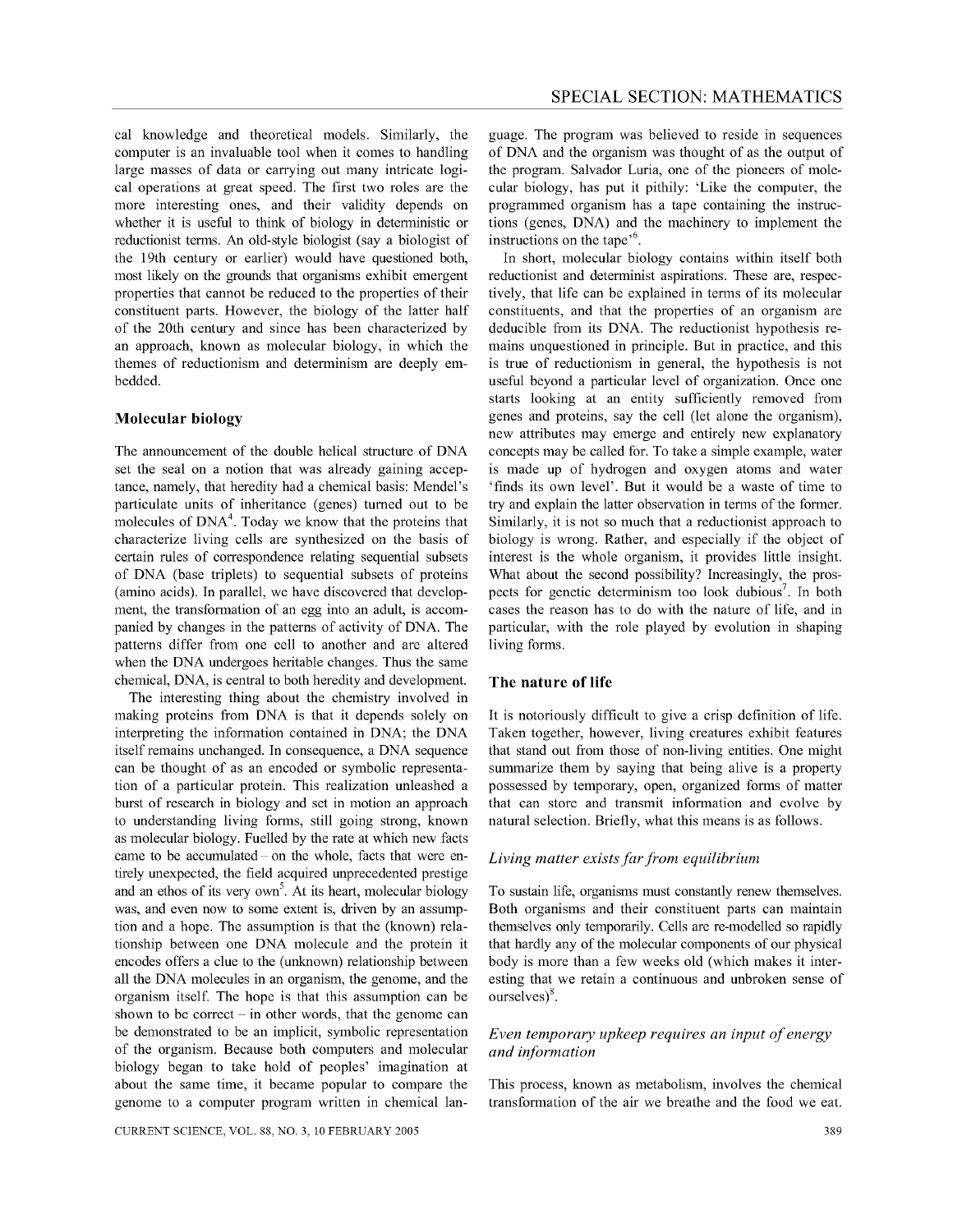Metabolism creates new structures in the body and repairs or discards old ones. Besides exchanging matter, the organism continually scans the environment and extracts useful information from it. Both literally and metaphorically, we feed on our surroundings.

# *Life involves organization at various levels in a hierarchy*

To begin with there is molecular organization. DNA, RNA, proteins, lipids and sugars are gigantic molecules made up of anywhere from a hundred to a million atoms. At the next level, the cells that are built from them are organized into distinct compartments that subserve (in part) different functions. Organized networks of production, distribution and disposal coordinate metabolism. Cells form bodies made up of specialized tissues and are arranged in a recognizable fashion. Lastly, the reception, storage and retrieval of information, both between cells and between the body and the external world, exhibits an intricate organization.

# *Life continually evolves*

Species change through a process whose underlying basis is haphazard and undirected. Despite the randomness that lies at the core of evolution, living forms give the impression of having been designed to fit an end. But the impression is misleading: order results from randomness because randomness is filtered by evolutionary opportunism<sup>9,10</sup>.

The implication is that an organism is best viewed as a special-purpose device that has been shaped by a series of opportunistic responses to the conditions encountered by it in its evolutionary history. It is this 'special- spect of organisms that leads to serious difficulties when we try to reduce biology to physics and chemistry.

#### **Evolution and reductionism**

Opportunism is inherent in the explanation of evolution by natural selection, first put forward by Darwin and Wallace almost 150 years ago. Natural selection begins with a random change, a mutation, in a DNA sequence. The change can spread through a population if, on the average, it leads to an improvement in the individual in whom it occurred. Here 'improvement' means one thing and one thing only. It means that the individual is more likely to have offspring (who inherit the changed DNA molecule) than the average individual in the population $<sup>11</sup>$ .</sup>

What one might call a unit evolutionary episode begins with a mutation, continues through the fate of the altered DNA sequence over generations and, on occasion, concludes with the establishment or elimination of the mutant gene. A mutant or variant version of a gene becomes established or 'fixed' if it replaces the pre-existing variety. The enormous number of independent mutations that can occur in the genome of a species within a single generation makes the occurrence of anyone of them at a particular time unpredictable in advance. Besides, the likelihood of a mutation is independent of whether it leads to a particular outcome or not. A mutation can be judged to be beneficial or harmful only *post facto.* The judgement depends on the consequence of the mutation, which in tum depends on a host of circumstances. A mutation that happens to be successful builds on an earlier mutation that happened to be successful. The complex organism that results is put together via unforeseen steps and has not come about as the result of planning. Thus, the course of evolution is indeterminate and therefore unpredictable $^{12}$ .

As if that were not bad enough, life on earth has been affected by catastrophic accidents that disrupted and re-set the course of natural selection. The accidents led to major changes in the composition of living forms. During each change the relative abundance of forms was drastically altered; a large number even went extinct. As a result, it is impossible to account for what happened after any of the catastrophic episodes as a logical extension of what was going on before. Taken together with the basic randomness that is inherent in evolutionary change, this means that nothing makes it *necessary* that a particular species of plant or animal should have existed in the past, or exists at present (including our own species, *Homo sapiens).* 

To sum up, living creatures are entities in their own right and, as such, obey the principles of physics and chemistry. But because they have an evolutionary past, they are also products of history. They have been shaped by a series of random steps that resulted in successful responses to contingencies that were faced by their ancestors; therefore they are endowed with a substantial element of arbitrariness in the way they are put together. This makes it difficult, if not impossible, to think of them solely as products of physics and chemistry. Physics and chemistry set limits within which evolution can take place but cannot specify in advance either its course or its end.

#### **Evolution and determinism**

A cell contains encoded information within itself in the form of genes: every protein is the decoded version of some gene. Might not a living creature also be a decoded entity, the encoding being carried out by the genome as a whole? If the answer is yes, one could say that genes determine organisms. Then it would make sense to look for a theoretical underpinning of biology in the set of rules, the genetic program, hidden behind the organism. The programmatic view of development is that the genome has an algorithmic structure, that it is put together logically, as we would put together any set of instructions designed to ensure a desired end, for instance a cookbook recipe, a play or a computer program. However, many findings point to the lack of a rule-based, logical structure to the genome as a whole<sup>7,13</sup>.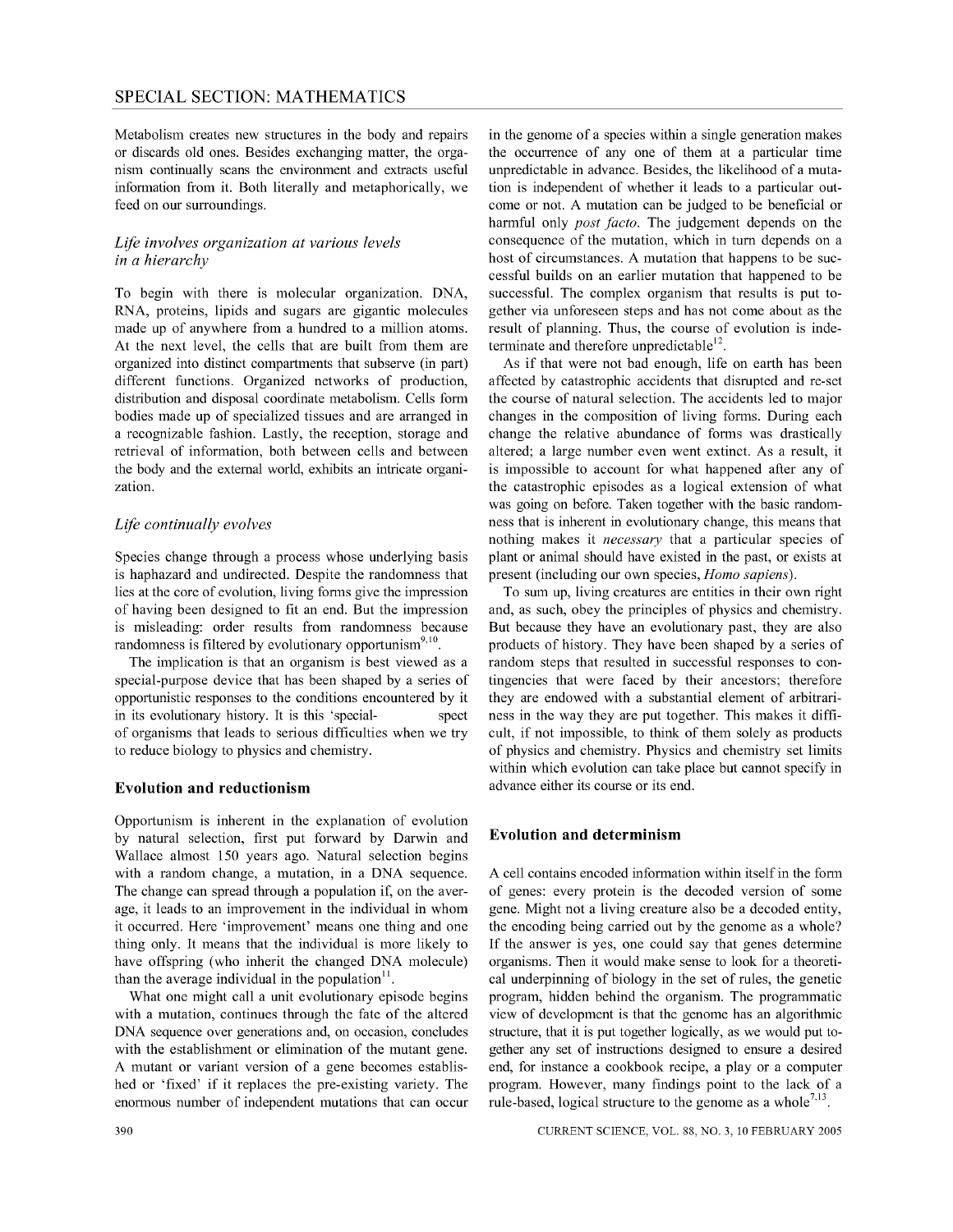## *Algorithmic operations generally lead to unique outcomes, whereas the output of genomes can be highly flexible*

The same genome, or very similar genomes, can be consistent with creatures that look drastically different. Sometimes this is because of environmental influences, sometimes because of differences in life stages and sometimes because the link between the genome and the organism has an intrinsically indeterminate component to it. Turtle and crocodile eggs develop into males or females depending on the temperature at which they are incubated; the caterpillar and the butterfly, in appearance so different, are genetically identical; bacteria that are members of the same clone and are raised in the same environment can differ in their ability to metabolize sugar.

# *Conversely, very different genotypes can be consistent with very similar organisms*

South and North American mammals, or molluscan and vertebrate eyes, are textbook examples. Thus the relationship between genomes and organisms is not one-to-one. Chimpanzees and humans, different in so many respects, are said to share 98% of their DNA sequences. 'Sibling spe frogs share a much smaller fraction of DNA but require an expert to tell apart.

# *The same gene or DNA sequence can contribute to seemingly unrelated traits*

Genes that mediate sexual differentiation in the fly also function in the development of their nervous system. In albino cats, a gene that encodes an enzyme in the pathway responsible for the synthesis of a skin pigment, melanin, also affects the manner in which the eye and brain are connected.

In short, genomes are organized very differently from plays, recipes or computer programs. DNA sequences and their functioning reflect the opportunistic fashion in which organisms have evolved. If there are rules that lie behind the ways in which plants and animals are built, the rules are not logical consequences of the ways in which genes are copied or gene activity is regulated (no more, for instance, than the functioning of human societies is a logical consequence of human biology).

# **The role of mathematics in biology**

Undoubtedly it should be possible, and indeed is possible, to treat a living system as one does any other physical system, so long as one does so within a suitably restricted framework. The narrower the focus, the likelier it is that a physical or chemical, and therefore mathematical, approach will be useful<sup>14</sup>. Many aspects of the functioning of cells and tissues can be subject to mathematical treatment quite successfully. Metabolic networks can be modelled as linked cascades of

chemical reactions, signalling in the nervous system is similar to electrical conduction through a network of wires and the flow of blood depends on hydrodynamic principles. Population genetics, a highly mathematical branch of biology, deals with the spread and distribution of genes in populations. Population geneticists aim (among other things) to show that measurable changes in the distribution are consistent with known or assumed evolutionary forces. None of these cases constitute counter-examples to the point I have been trying to make. As an illustration of precisely why not, let me take the case of something that has long been a popular subject among mathematically minded biologists.

Fifty years ago, in a publication that has been accorded the status of a classic, the logician and computer scientist Alan Turing constructed a mathematical model for the spontaneous origin of biological form. He began with what he thought was a formless structure such as a newly fertilized egg<sup>15</sup>. Turing's model was 'global': he looked at the embryo as a whole, and assumed that it could be compared to a bag with chemicals that were transported by diffusion and reacted with one another. The model was elegant and plausible. From it, Turing showed that depending on the chemical reactions and rates of diffusion, thermodynamic fluctuations alone could lead to a variety of longterm outcomes. Under some conditions there was a high concentration of chemicals at one place in the embryo and relatively low concentrations elsewhere. Under other conditions the chemicals became distributed in spot-like or stripe-like regularities, which mimicked the pattern of tentacles in a *Hydra* or arms in a starfish. Under yet other conditions the concentrations oscillated in a clocklike, and sometimes wavelike, manner.

Turing thought that his scheme could exemplify global or system-wide mechanisms for the genesis of developmental pattems. After an initially cool reception, the model began to evoke a great deal of interest. Later, stripe formation was shown to be ubiquitous in early embryogenesis. For example, even a fly embryo exhibits patterns of gene activity that resemble a zebra's stripes; one could think that they were Turing patterns. Unfortunately, subsequent experiments showed otherwise. Indeed, it appears that there is no global rule behind stripe formation in the fly embryo. Rather, the manner in which the fly makes stripes is bizarre and confounds expectations. The stripes turn out to depend on distinct genetic regulatory interactions that lead separately to the appearance of each stripe, and not even in serial order at that<sup>16</sup>.

How can one account for the existence of such a nonintuitive stripe-forming system? A possible answer comes from the hypothesis that global schemes such as the Turing model tell us something about the evolutionary antecedents of present-day patterns – antecedents dating from a period when evolutionary embellishments were minimal and the link between genes and development was not as intimate as it is today<sup>17</sup>. According to this proposal, global systems for patterning, based on physics and chemistry, may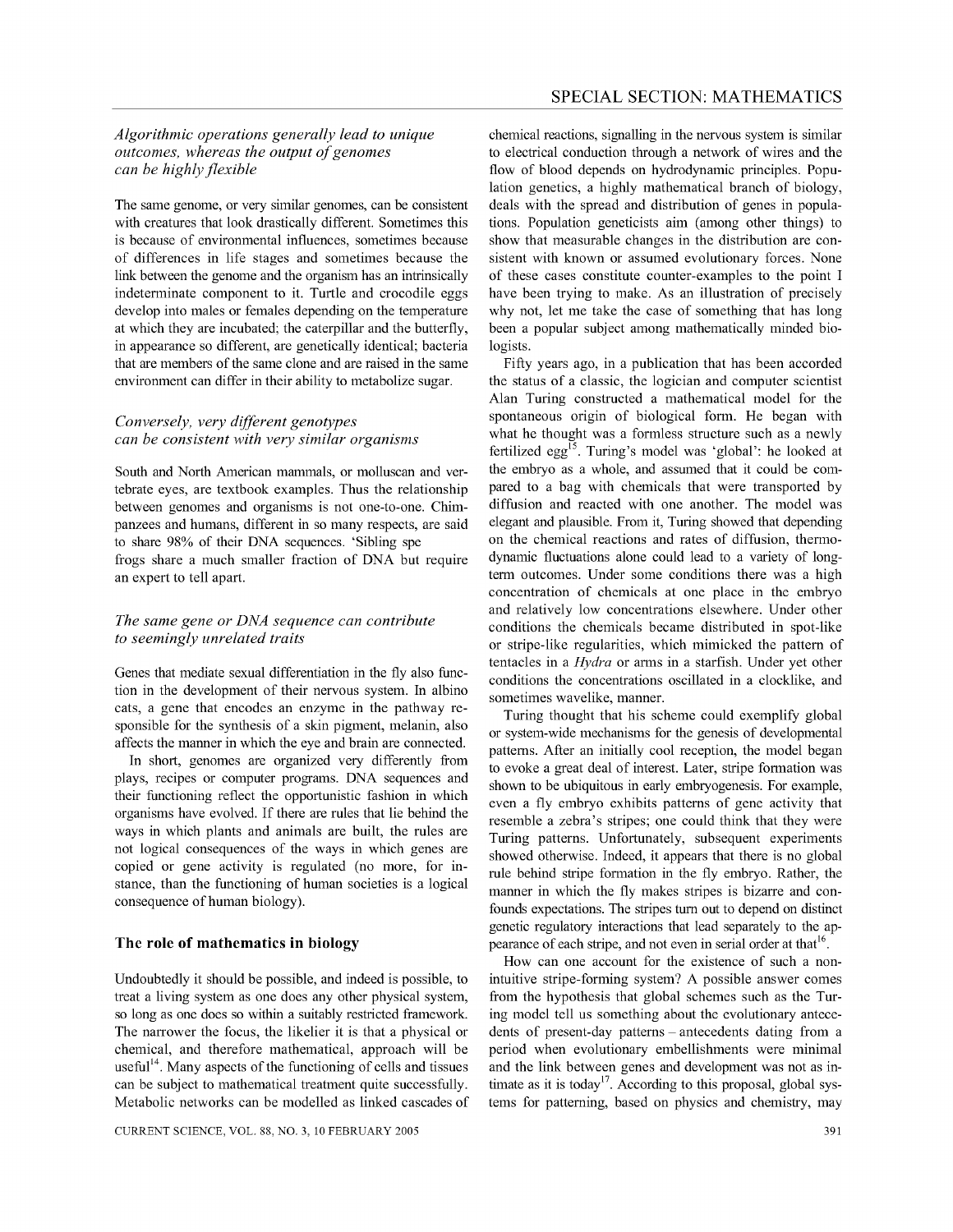have existed in the past. Inevitably, their outcomes would have been 'noisy', meaning subject to large variations, and so unreliable. The gene-based patterning mechanisms that we see today could have come about in the course of evolution because they buffered the variations and ensured that the patterns were produced reliably  $18$ .

Stripe formation illustrates a case of a theory not standing up. More glaring is the absence of any theory. To realize this, one has only to see that whereas a series of findings have extended our knowledge of how genes, cells and organisms function, the bulk of the new knowledge has been in the form of one surprise after another. Consider some striking examples: the discovery that not all DNA codes for proteins; the fact that genes can consist of discontinuous segments of DNA; the observation that when mutated, some genes seem to leave the organism unchanged; and the absence of any correlation between genome size and gene number. Testifying to the absence of a theory of living systems, let alone a logical theory, none of these major findings were anticipated.

## **Summing up**

Unlike physical objects, which can be accounted for as the necessary consequences of the operation of natural laws, living entities are products of an essentially ad hoc process known as evolution. They have been moulded by natural selection in a manner that has preserved a succession of minor, randomly caused changes that turned out to be successful. The properties that they exhibit demand evolutionary explanations. An answer to the question of just what constitutes an evolutionary explanation falls outside the scope of this article, but there are at least two respects in which it is very different from what would be called an explanation in physics or chemistry. First, in evolution the environment, including the ancestral environment, plays a central role in defining the organism. Second, the basic unit of change in evolution is not the individual organism. Instead, it is a collection of entities known as the species. Because of evolution, living creatures are products of history. They make sense, that is, are capable of being understood, *only in the context* of their history. Evolutionary explanations would be out of place in the case of purely physical objects. For example, no one would think of saying that to understand the hydrogen atom, all the hydrogen atoms in the universe had to be studied, in addition to how they got that way. Of course observation, description, experimentation, logical analysis and the construction of testable hypotheses – what is sometimes called the method of science – are as much a part of biology as of the other natural sciences. But there is something that makes biology special, and that is the history of change undergone by living matter and the manner in which the change has come about. It is because of this that one must doubt whether biology can ever have a mathematical structure in the way that theoretical physics does. The evolutionary biologist Theodo-

sius Dobzhansky put it in the form of a maxim: 'Nothing in biology makes sense except in the light of evolution'. Coming back to Wigner, mathematics is unlikely to be 'effective' in biology, let alone 'unreasonably effective', because of evolution<sup>19</sup>.

#### **Notes and references**

- 1. Wigner, E. P., *Communications in Pure and Applied Mathematics,*  New York: John Wiley & Sons, Inc, 1960, vol. 13. One might paraphrase Wigner by saying that a game invented by human beings for their pleasure and amusement happens, just by chance, to explain features of the real world. Wigner acknowledges later that he is referring to the physical sciences alone ('The miracle of the appropriateness of the language of mathematics for the formulation of the laws of physics ... '), but this qualification tends to be ignored. In *Conversations on Mind. Matter. and Mathematics* (edited and translated by M. B. DeBevoise; Princeton University Press, 1998), Jean-Pierre Changeux and Alain Connes argue whether mathematics is a creation of the mind or reflects the external world. It is worth noting that biology has influenced mathematics in the past, and the influence is likely to get stronger in the future. But the present article does not deal with this issue.
- 2. A second aim is to question, if only indirectly, the implicit assumption that a product of the mind can be analysed as if it need not carry an imprint of the forces that shaped that mind. From the viewpoint of evolutionary biology, a theory of knowledge must be embedded in the evolutionary history of the mind. The ethologist Konrad Lorenz gave the clearest explanation of evolutionary epistemology. See Donald T. Campbell, *Evolutionary Epistemology* In *The philosophy of Karl R. Popper,* edited by P. A. Schilpp, 1974, pp. 412-463. LaSalle, II.: Open Court.
- 3. With some exceptions that we can ignore, a gene is something that formally is defined by the following properties: it is a molecular polymer belonging to the general class known as DNA; it is found inside the nucleus of living cells; it can be passed *in toto* from a father or mother to a child; and it can change, in which case some traits are also changed (thereby making it appear that traits are passed down from parents to offspring whereas actually only the genes are). The link between a gene and a trait is via a protein. The units that make up a DNA polymer, taken in sequence, specify - via certain rules of correspondence - the sequence of units that make up a protein polymer. The rules are known as the genetic code. Taken together, the set of DNA molecules inside a cell constitute the genome. Because not all DNA molecules encode proteins, the genome has both genes and non-coding DNA. For a nuanced discussion of the philosophical complexities lurking behind these definitions, see *Genetics and Reductionism* by Sahotra Sarkar (Cambridge University Press, 1998). In *A New Biology for a New Century (Microbiol. Mol. BioI. Rev.,* 2004, 68, 173-186), C. R. Woese distinguishes between 'empirical reductionism', a methodological tool, and 'fundamentalist reductionism', which is exemplified by the reductionism of 19th century classical physics.
- 4. J. D. Watson gives a racy account of the discovery in *The Double Helix* (Athenaeum, New York, 1968). *The Path to the Double Helix*  by R. Olby (University of Washington Press, Seattle, 1974) is the more scholarly history. Curiously, even though molecular biology benefited enormously by the entry of physicists, and was built on the experimental tools devised by physicists, physics as such has played only a minor role in molecular biology (a prominent exception being the role of X-ray crystallography). Rather, what physicists contributed to the field was a 'physics way' of looking at problems, of getting down to essentials. Initially they were inspired by the hope raised by Erwin Schrodinger that 'we must be prepared to find a new type of physical law prevailing in it [living